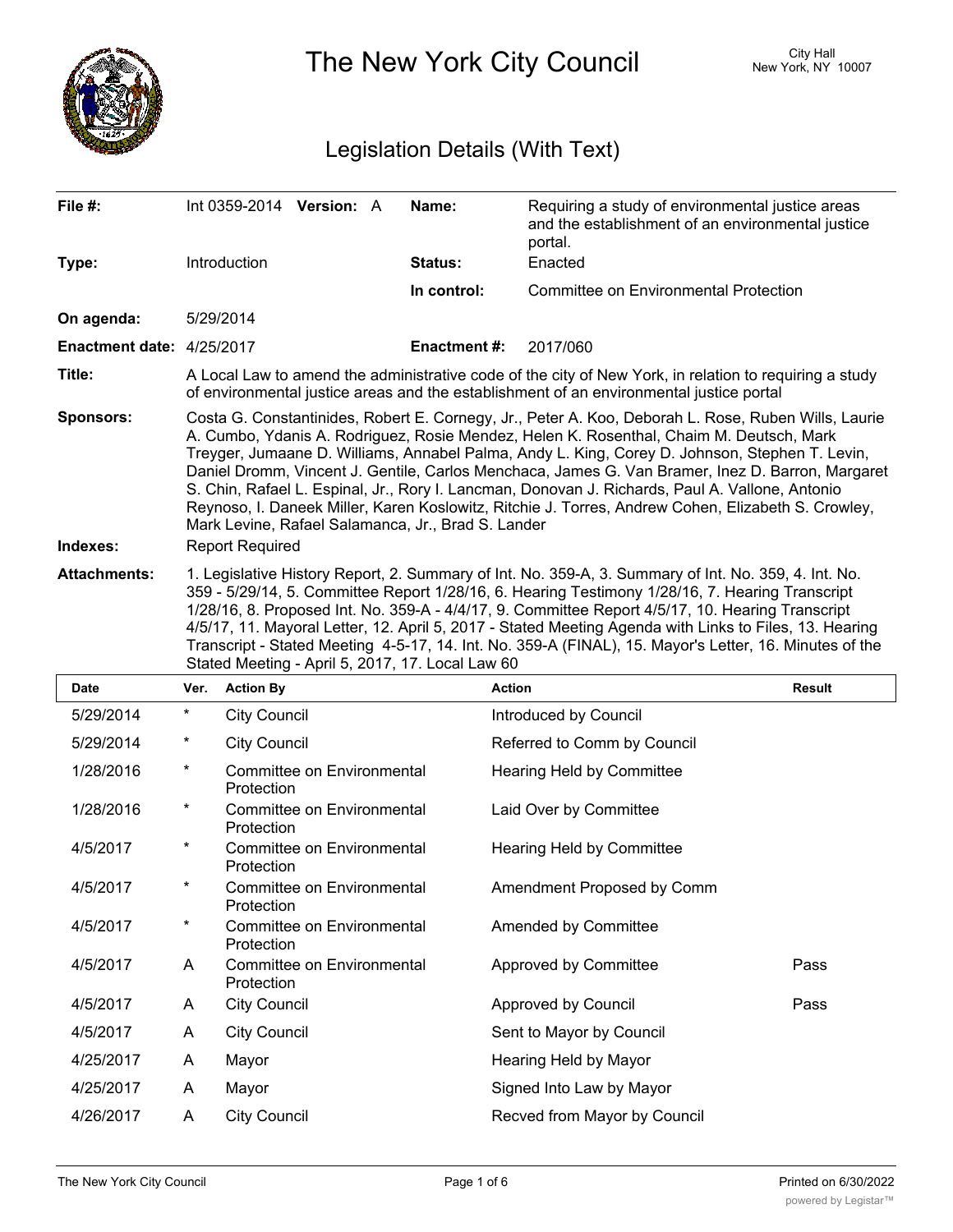## Int. No. 359-A

By Council Members Constantinides, Cornegy, Koo, Rose, Wills, Cumbo, Rodriguez, Mendez, Rosenthal, Deutsch, Treyger, Williams, Palma, King, Johnson, Levin, Dromm, Gentile, Menchaca, Van Bramer, Barron, Chin, Espinal, Lancman, Richards, Vallone, Reynoso, Miller, Koslowitz, Torres, Cohen, Crowley, Levine, Salamanca and Lander

A Local Law to amend the administrative code of the city of New York, in relation to requiring a study of environmental justice areas and the establishment of an environmental justice portal

# Be it enacted by the Council as follows:

Section 1. Section 3-1001 of the administrative code of the city of New York, as added by a local law of the city of New York for the year 2017, in relation to identifying and addressing environmental justice issues, as proposed in introduction number 886-A, is amended by adding a new definition for "disproportionate effect" in appropriate alphabetical order to read as follows: Disproportionate effect. The term "disproportionate effect" means situations of concern where there

exists significantly higher and more adverse health and environmental effects on minority populations or lowincome populations.

§ 2. Paragraphs 5 and 6 of subdivision d of section 3-1002 of the administrative code of the city of New York, as added by a local law of the city of New York for the year 2017, in relation to identifying and addressing environmental justice issues, as proposed in introduction number 886-A, are amended to read as follows and a new paragraph 7 is added to such subdivision to read as follows:

5. Receive and respond to inquiries, including data requests, and recommendations from the advisory board; [and]

6. Develop an environmental justice plan pursuant to section [3-1003.] 3-1003; and

7. Conduct a study of environmental justice areas pursuant to section 3-1007.

§ 3. Subparagraphs (e) and (f) of paragraph 1 of subdivision a of section 3-1003 of the administrative code of the city of New York, as added by a local law of the city of New York for the year 2017, in relation to identifying and addressing environmental justice issues, as proposed in introduction number 886-A, are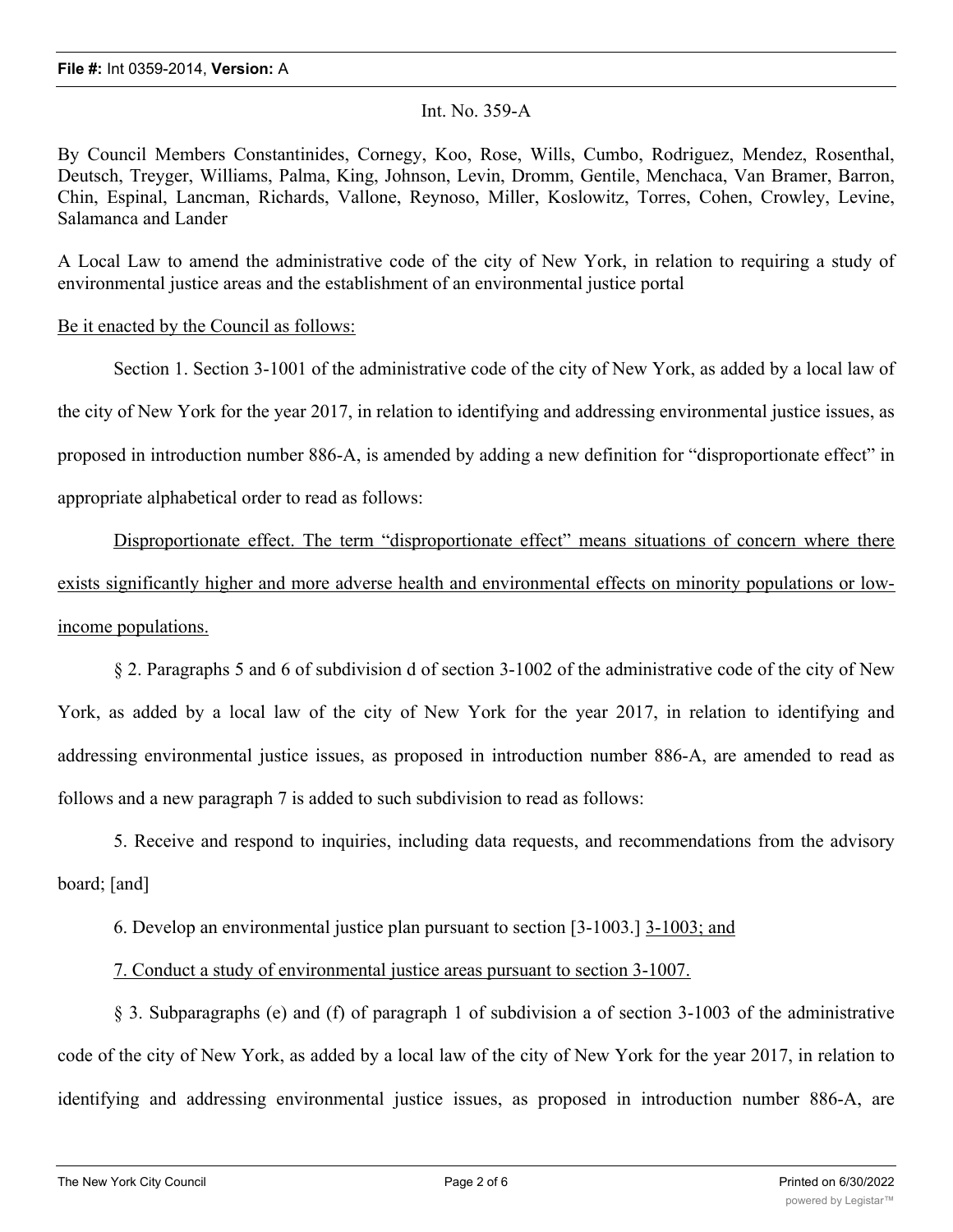amended to read as follows and a new subparagraph  $(g)$  is added to such paragraph to read as follows:

(e) Methods for promoting equitable distribution of and access to environmental benefits; [and]

(f) Methods for improving research and data collection relating to human health and the environment; and

(g) Recommendations for legislation, policy, budget initiatives and other measures the city can take, either acting alone or in collaboration with other organizations or governmental entities, to (i) mitigate or, to the extent possible, eliminate the disproportionate effects identified in the study required by section 3-1007 and (ii) increase utilization of renewable energy sources and energy efficiency measures in environmental justice areas.

§ 4. Chapter 10 of title 3 of the administrative code of the city of New York, as added by a local law of the city of New York for the year 2017, in relation to identifying and addressing environmental justice issues, as proposed in introduction number 886-A, is amended by adding a new section 3-1007 to read as follows:

§ 3-1007 Environmental justice study and portal. a. 1. By no later than December 31, 2018, and by December 31 in every fifth year thereafter, the interagency working group, with the cooperation of all relevant agencies, shall (i) conduct a study which shall identify and describe opportunities for and means of promoting environmental justice in the city, (ii) submit a report to the mayor and the speaker of the council on the findings of such study, and (iii) make a copy of such report publicly available online. Such study shall, at a minimum, evaluate and set forth the following:

(a) The locations and boundaries of environmental justice areas;

(b) A description of environmental justice concerns that may affect environmental justice areas and, for each such concern, (i) identify locations within the city experiencing such concern, if such locations can be reasonably determined, and (ii) propose data collection, research, or analysis that may be undertaken by a city agency to identify locations within the city experiencing the environmental justice concern;

(c) An estimate of the current federal, state and local investment per capita in utilization of renewable energy sources in environmental justice areas as compared to an estimate of such investment per capita for all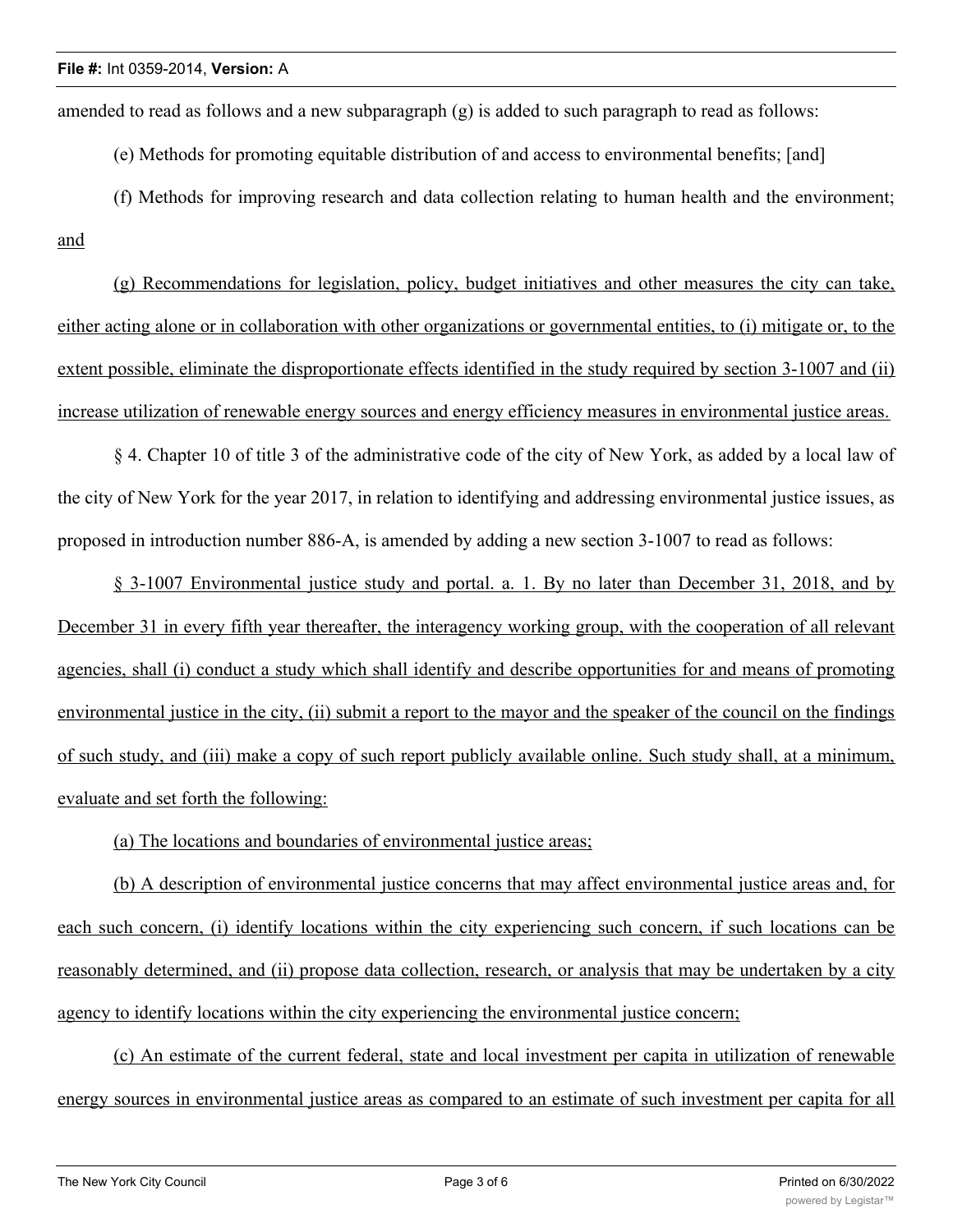#### **File #:** Int 0359-2014, **Version:** A

parts of the city located outside such areas;

(d) A description of barriers to meaningful participation in environmental decision-making affecting residents of environmental justice areas;

(e) Existing city programs and processes that advance environmental justice goals and may be used by the public to participate in city agency decision-making;

(f) Existing city programs and processes that allow for public engagement with and participation in decisions made by city agencies regarding siting facilities and infrastructure;

(g) Existing city programs, policies, activities and processes that may otherwise implicate environmental justice concerns;

(h) Changes that may be made to existing city programs and policies to facilitate participation by populations in environmental justice areas in decision-making that implicates environmental justice concerns; (i) Available data relating to environmental factors, including but not limited to air and water quality, the location and attributes of infrastructure owned, maintained and operated by the city, and concentrations of violations of city environmental regulations, that may reflect environmental problems in environmental justice areas; and

(j) Environmental justice programs proposed or being implemented in other municipalities or states within the United States.

2. Before commencing such environmental justice study, the interagency working group shall present a proposed design and scope for such study to the advisory board, which shall return its recommendations or comments within 30 days. The interagency working group shall include in the final design and scope for such study such working group's responses to all recommendations or comments submitted by such board and shall present to the advisory board and make publicly available online the final design and scope for the environmental justice study before commencing such study.

3. Before finalizing the environmental justice study, the interagency working group shall present such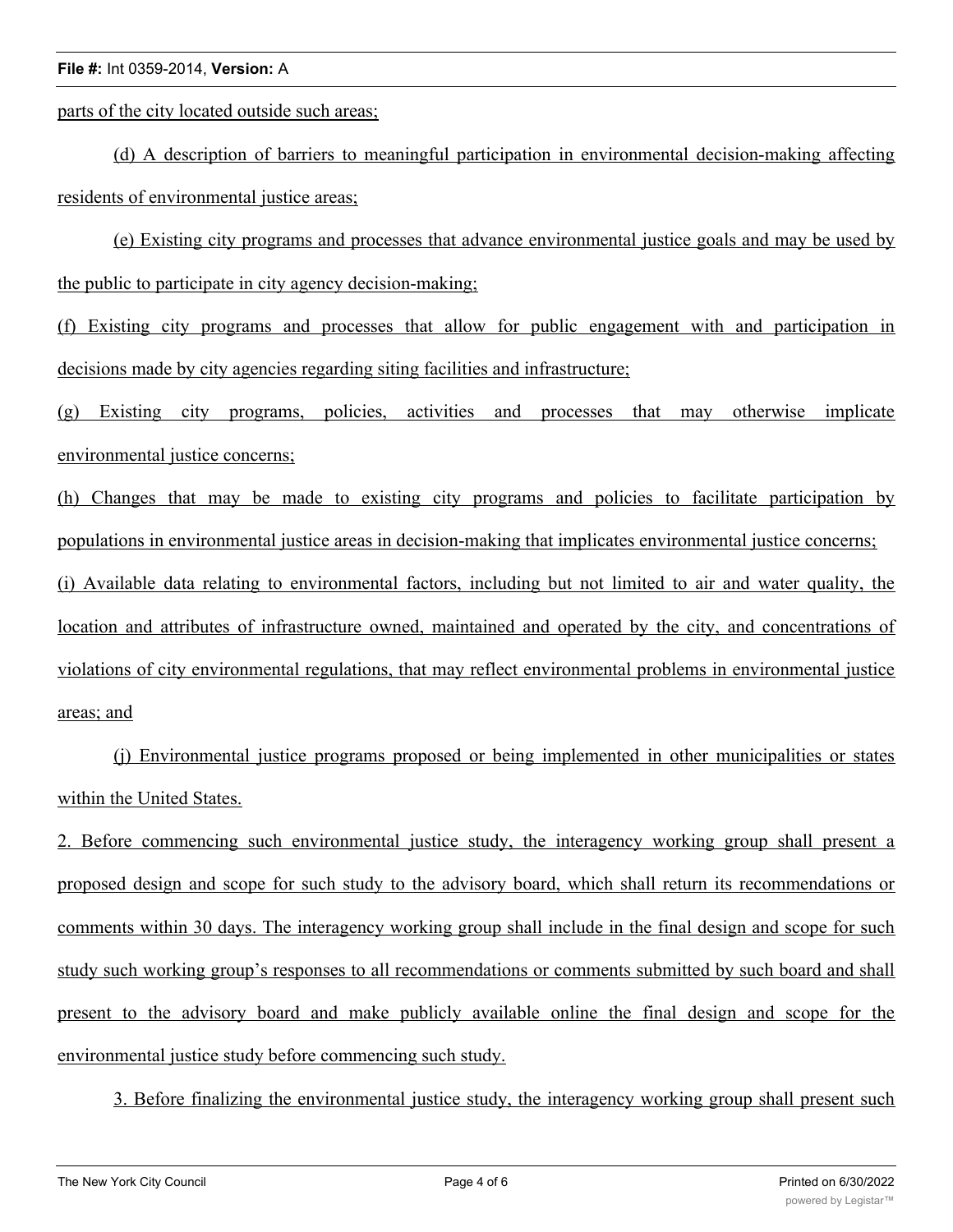#### **File #:** Int 0359-2014, **Version:** A

study in draft form to the advisory board, which shall return its recommendations or comments within 60 days. The interagency working group shall include in the final environmental justice study responses to all recommendations or comments submitted by such board.

b. By no later than June 30, 2019, the interagency working group, with the cooperation of all relevant agencies, shall make publicly available online an interactive map that can be used to (i) view the location and boundaries of environmental justice areas; (ii) view the location of facilities and infrastructure identified pursuant to subparagraph (c) of paragraph 1 of subdivision d of section 3-1002, except where identifying the location of such facility or infrastructure would pose a security risk; and (iii) search for such facilities and infrastructure by address, zip code, council district, community district and type of environmental concern. The interagency working group shall thereafter update such map as needed to reflect changes in such data.

c. By no later than December 31, 2018, the office of long-term planning and sustainability, or such other office or agency as the mayor may designate, in consultation with the department of environmental protection, the department of health and mental hygiene and other relevant agencies, shall create and maintain an environmental justice portal on the city's website that provides easy access to the following resources:

1. Data, maps and other information from city, state and federal sources, and from other relevant sources, relating to environmental justice concerns;

2. Any study or plan published by the city relating to environmental justice concerns;

3. Agency programs that promote environmental justice and foster community engagement with and participation in agency decision-making that implicates environmental justice concerns; and

4. New York state and federal programs that promote environmental justice.

§ 5. This local law takes effect on the same date that a local law of the city of New York for the year 2017, in relation to identifying and addressing environmental justice issues, as proposed in introduction number 886-A, takes effect. Nothing in this local law shall be deemed to create a private right of action to enforce its provisions. Nothing in this local law shall be construed to create any right or benefit enforceable against the